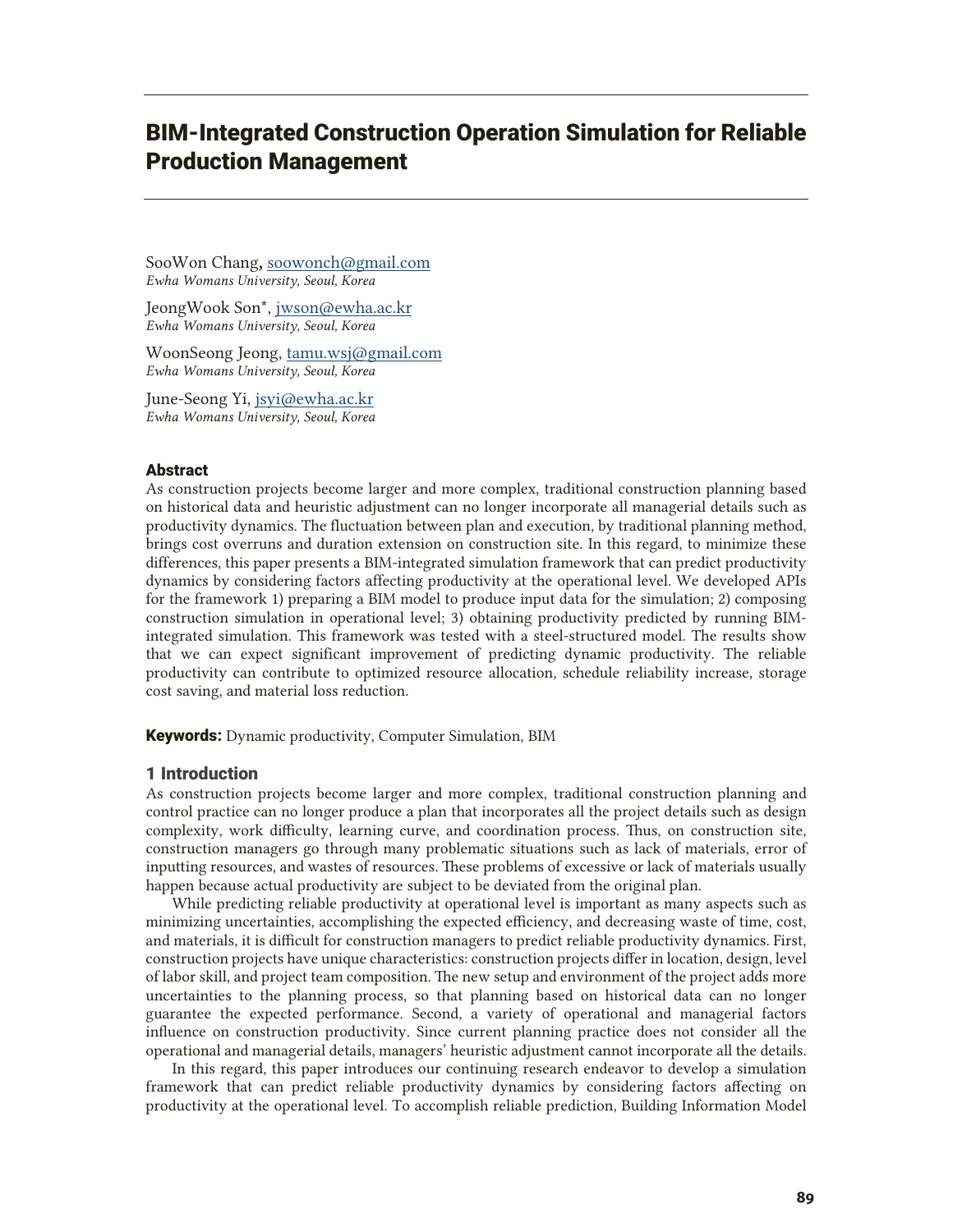(BIM) is integrated with construction operation simulations. By using BIM, we could reflect projects' uniqueness to planning process. Also, through simulation, we could consider diverse factors synthetically and operate construction works repeatedly in a virtual space without risks. In integration of BIM and Simulation, simulations were fed data of the building elements, which was already generated in the BIM. The developed BIM-integrated simulation performed construction operations in a virtual world and generated forecasted productivity dynamics.

## 2 Lessons Learned

Until now, when construction managers establish a plan, they refer to historical data first. And then, they adjust somewhat by their own experiences. However, construction productivity changes dynamically every day. The fluctuation between a plan and execution brings cost overruns and duration extension on construction site, which is shown in Figure 1. If production is greater than the expected, resources such as labors and equipment will be wasted and materials will be scarce. Thus, this situation leads to waste money from inputting unused resources such as labors, equipment, and time. On the other hand, if production is lesser than the expected, it also leads to problematic situations on construction site; materials will be remained, managerial cost from unused materials will increase, and delay will happen. Therefore, to decrease cost overruns and delay extension, the reliable prediction of productivity is required in construction management field.



**Figure 1** Impact of fluctuation between execution and forecast

## **2.1 Computer simulation in construction**

Though computer simulation has been introduced in construction field to improve estimating, planning, and control (AbouRizk & Mohamed 2002), it has not been widely used in the industry due to low generality and difficulties of development. Also, since simulation factors are mostly quantified based on historical average value (Al-Jibouri et el 2004), simulation input values are still questionable whether those consider unique and capricious construction conditions. In order to supplement theses defects of simulation method, some research tried to integrate between simulation methods or integrate simulation with other database systems (Alvanchi et el 2011). In this respect, this research suggests new methodology making simulation development process convenient and realistic to promote the use of computer simulation for construction management.

## **2.2 Application of building information modeling**

The rapid progress of BIM technology made building performance evaluation quicker and easier. Building performance analysis tools such as energy efficiency (Azhar & Brown 2009) and structural analysis extract required data from BIM and reuse them to produce outcomes. However, in construction management domain, BIM data are only used for simple purposes; for example, automated generation of schedules based on just material quantity-takeoff (Mikulakova et al 2010).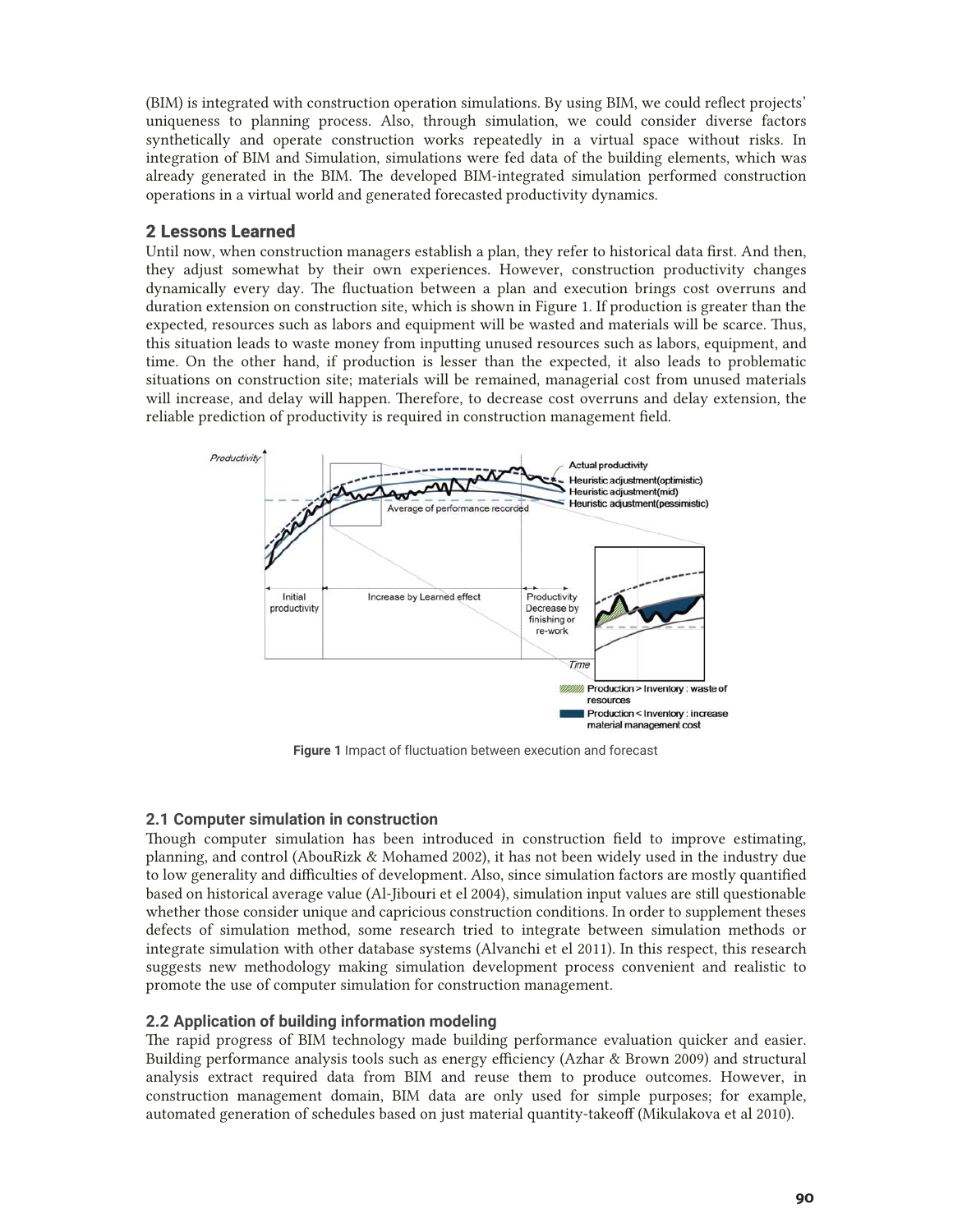Although current usable range of BIM data is still limited, the usability needs to be extended because reusing BIM data can significantly reduce time and effort for reproduction of building data. It could be a breakthrough to improve efficiency and reliability of construction management and performance analysis.

## **2.3 Lean construction**

The primary goal of lean production is to avoid waste of time, money, equipment, etc.; everything is focused on productivity improvement and cost reduction (Melles 1997). One of the most important instruments of lean production is Just-in-time (JIT) delivery. It reduces the stocks of materials through the concept that new subassemblies are made only immediately before they are actually needed (Melles 1997), so that the implementation of JIT needs reliable production (Melles 1997).

According to the Parade game theory in construction (Tommelein et al 1999), the more variability between supply and demand, the much more inventory buffers in lower providers' storage. High level of variability decreases the efficiency of the whole supply chain by adding waste of time and money from unnecessary inventory management. For minimizing the waste of the whole construction process, it is important to reliably predict productivity for end-demander. Reliable productivity dynamics prediction for end-demander contributes to decrease the difference between a plan and execution. In this regard, by achieving reliable productivity prediction on construction site, we aim to accomplish the expected level of efficiency of the whole supply chain and contribute to minimize waste of time, cost, and materials.

# 3 BIM-integrated simulation for reliable production prediction

## **3.1 BIM-integrated construction operation simulation framework**

Authors have developed a simulation framework that can predict productivity dynamics by considering factors affecting on productivity at the operational level for reliable production management. This framework is provided in Figure 2. The simulation model was integrated with BIM: it extracts necessary input from a pre-built BIM model like geometry. And then, we could obtain output expected as work productivity as a result of running the simulation incorporating all operational and managerial details to estimate work productivity.



**Figure 2** BIM-integrated simulation framework diagram

## **3.2 BIM2SIM approach**

We developed commands to interchange data between the simulation and a BIM model. We used Autodesk Revit, which provides an Application Programming Interface (API) to utilize data. The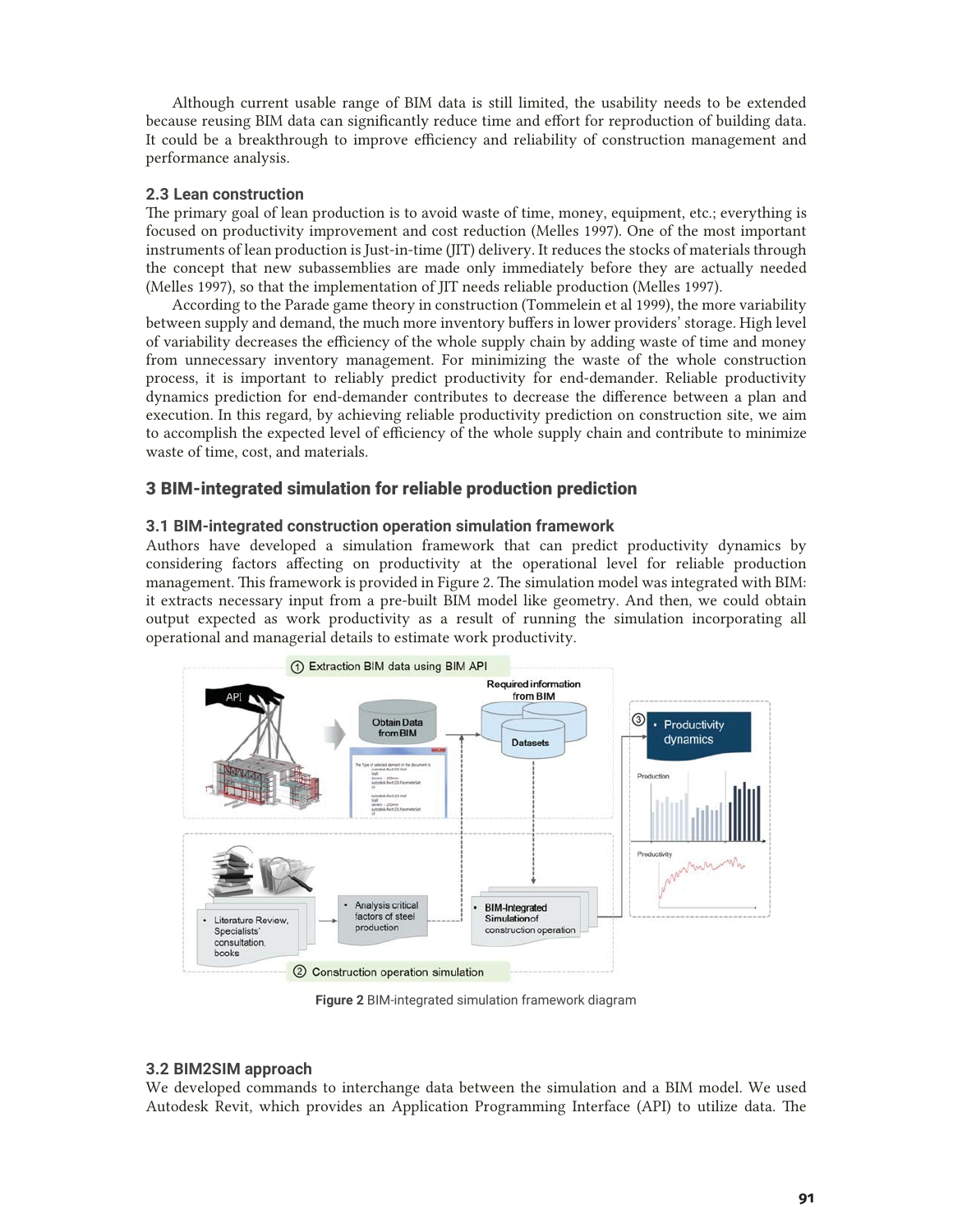BIM2SIM approach is provided in Figure 3, and the following procedures are needed for extracting BIM data required:

- Preparing a pre-built BIM model
- Building a code which can extract data in BIM
- Constructing Dataset sorted for simulation
- Translating dataset into input data for utilizing simulation



**Figure 3** Command implementation using Autodesk Revit APIs

## **3.3 Construction operation simulation with BIM data**

We developed construction operation simulations. Authors scrutinized construction processes thoroughly by reviewing literatures and interviewing experts to build reliable simulation. First, we drew a conceptual model as a blueprint to develop simulations. Then, factors affecting on work productivity were listed. Based on the collected information, we developed construction operation simulations using Anylogic software. The process is shown in Figure 4, and the following tasks are required for developing and conducting computer simulation:

- Organizing work procedures of construction operation
- Finding factors affecting on work productivity
- Developing a simulation
- Extracting data regarding a building from BIM
- Implementing computer simulations
- Run the computer simulations and collect results



**Figure 4** Simulation development process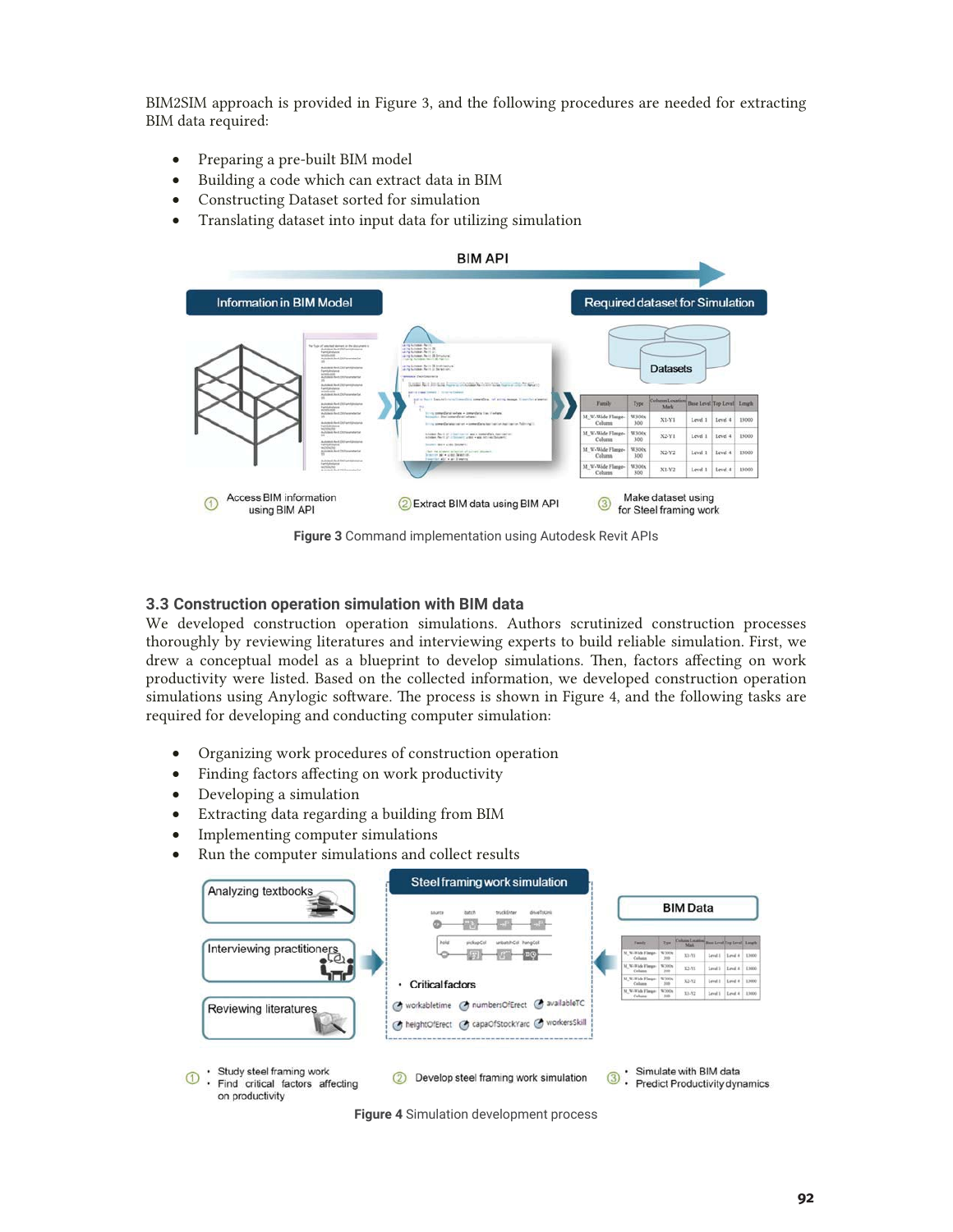# 4 Application to a steel erection case

The developed BIM-integrated simulation framework was applied to steel framing work. Steel framing work was chosen as a case because it is one of the most critical process which influences on the total project cost and time in South Korea. Also, steel work productivity can vary depending on work conditions. We built steel framing work simulation as Discrete Event Simulation approach because steel works are performed as a sequence of events in time. Tested model is provided in Figure 5. The model is quite simple, but we can find an applicability of the framework presented in this research. Plus, we will apply the framework to more complex model in the future.



**Figure 5** Tested steel-structured model

## **4.1 Pre-processing a BIM model and producing input data**

We created a steel-structured BIM model to demonstrate our framework. The BIM model has the required information for the construction simulation model including the number of columns and beams, the size, and type of each columns and beams. After creating the BIM model, the developed commands using BIM APIs. APIs enable engineers to obtain the required information from the BIM model. The commands translated the extracted data into input data for resource information in the simulation model. Figure 6 shows the required information retrieval process from the BIM model and the data translation between the BIM model and the simulation model.



**Figure 6** Data retrieval process from a BIM model and input data preparation process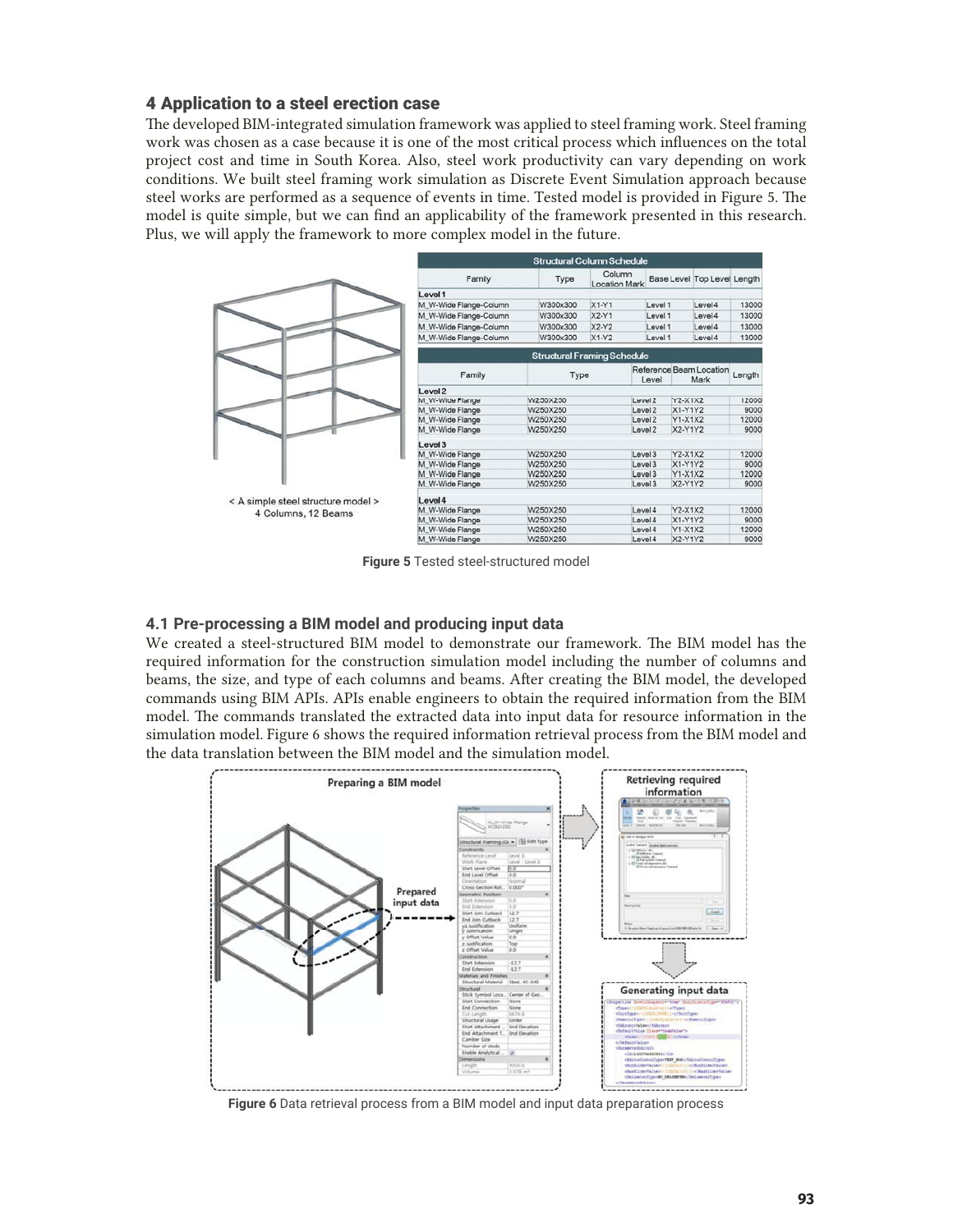## **4.2 Developing steel erection work simulation**

By reviewing literatures and interviewing experts, we scrutinized steel framing work processes at operational level, and then we expressed these work processes as a drawing to develop simulation. Afterward, we composed simulation model using Anylogic software, which is shown in Figure 7. Additionally, we came to know that workable days, the number of materials, stockyard space, height of working, utilization of tower crane, and skill of workers are critical factors determining work productivity in steel framing work. In order to incorporate those factors in the simulation, we used schedule and parameters in Anylogic software, which is provided in Figure 7. In Table 1, specific simulation blocks and names are described.



**Figure 7** Steel framing work simulation model in Anylogic

| <b>Simulation blocks</b> | <b>Naming</b> | Description                                             |
|--------------------------|---------------|---------------------------------------------------------|
| Source                   | source        | This is a starting point of the process model.          |
| <b>Batch</b>             | batch         | Requested steels are entered in one truck, so batch is  |
|                          |               | needed semantically to bind steels to one entity.       |
| MoveTo                   | truckEnter    | This means a step entering a truck.                     |
| MoveTo                   | driveToUnload | This means a step moving truck to a stockyard space.    |
| <b>Delay</b>             | unloading     | This means an unloading step.                           |
| Unbatch                  | unbatch       | This means a step detaching steels from a truck.        |
| Queue                    | managSt       | This means a stockyard; steels are remained in this     |
|                          |               | step.                                                   |
| Hold                     | hold          | Holding steel entities to pass to erecting beams before |
|                          |               | erecting columns are completed                          |
| Pickup                   | pickupCol     | Selecting the number of columns planned to be erected   |
| Unbatch                  | unbatchCol    | Selected one entity is divided to individual columns.   |
| <b>Service</b>           | hangCol       | Pre-processing to erect columns on ground               |
| <b>Service</b>           | liftColumn    | Lifting columns one by one                              |
| <b>Delay</b>             | arrangeCol    | Arranging columns on right point                        |
| <b>Service</b>           | erectCol      | Erecting columns roughly                                |
| <b>Batch</b>             | batchCol      | When columns stretched to three stories are erected,    |
|                          |               | this step binds erected columns as one entity to move   |
|                          |               | on next step.                                           |
| Pickup                   | pickupBe      | Selecting the number of beams planned to be erected     |
| <b>Unbatch</b>           | unbatchBe     | Selected one entity is divided to individual beams.     |
| <b>Delay</b>             | equipSafety   | Preparing safety materials                              |
| <b>Service</b>           | hangBeam      | Pre-processing to erect beams on ground                 |
| <b>Service</b>           | liftBeam      | Lifting beams one by one                                |
| <b>Delay</b>             | arrangeBe     | Arranging beams on right point                          |
| <b>Service</b>           | erectBeam     | Erecting beams roughly                                  |

**Table 1** Specific simulation steps of steel framing work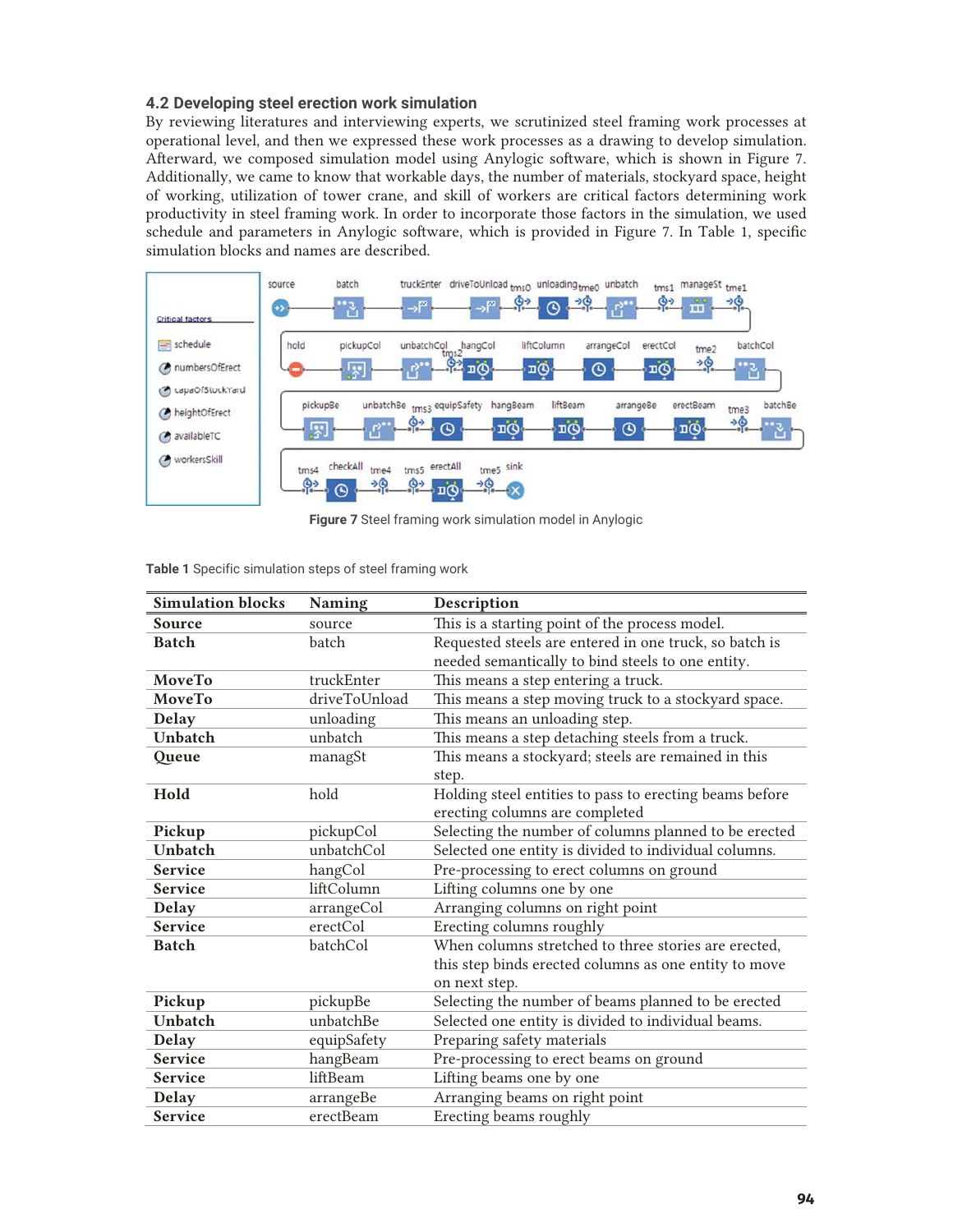| <b>Batch</b>   | batchBe   | When beams are erected, this step binds erected beams  |
|----------------|-----------|--------------------------------------------------------|
|                |           | as one entity to move on next step.                    |
| Delay          | check All | Checking the vertical and horizontal states of roughly |
|                |           | erected materials                                      |
| <b>Service</b> | erectAll  | Erecting all erected materials definitely              |
| <b>Sink</b>    | sink      | This is an ending point of the process model.          |

## 5 Results and discussion

Among critical factors affecting on steel work productivity, we could reflect two factors; the number of materials and capacity of stockyard. The number of materials are the sum of the number of columns and the number of beams. These two data are extracted from the BIM model by using commands built at 4.1 phase. And then, capacity of stock yard is one of the managerial factors, so we enabled the value changeable on simulation environment even the simulation is running.

We supposed there are four individual models and erection works are performed as a sequence. Figure 8-10 provide the results of running steel work simulation based on BIM Data. The simulation results shows that productivity decreased at the point transferring from erecting columns to erecting beams. This might be because alienation of work occurs at that point.

 Furthermore, among beam erections, erection work is the most productive in second time. Compared Figure 8 and 9, we could figure out the productivity of erecting beam is greater than that of erecting column. From this comparison, we could assume that the level of erecting beams is easier than that of erecting columns. This is might be because columns are erected without supports, on the other hand, columns would be able to buttress for erecting beams.

Among beam erections, the difference between the greatest productivity and the lowest productivity became smaller and productivity of beam erection itself became also smaller. Moreover, we could test the methodology using BIM-integrated simulation. The framework can predict more dynamic productivity rather than traditional method based on historical data and heuristic adjustments.



**Figure 8** Productivity of Column erection (units/hour\*worker\*equipment)



**Figure 9** Productivity of Beam erection (units/hour\*worker\*equipment)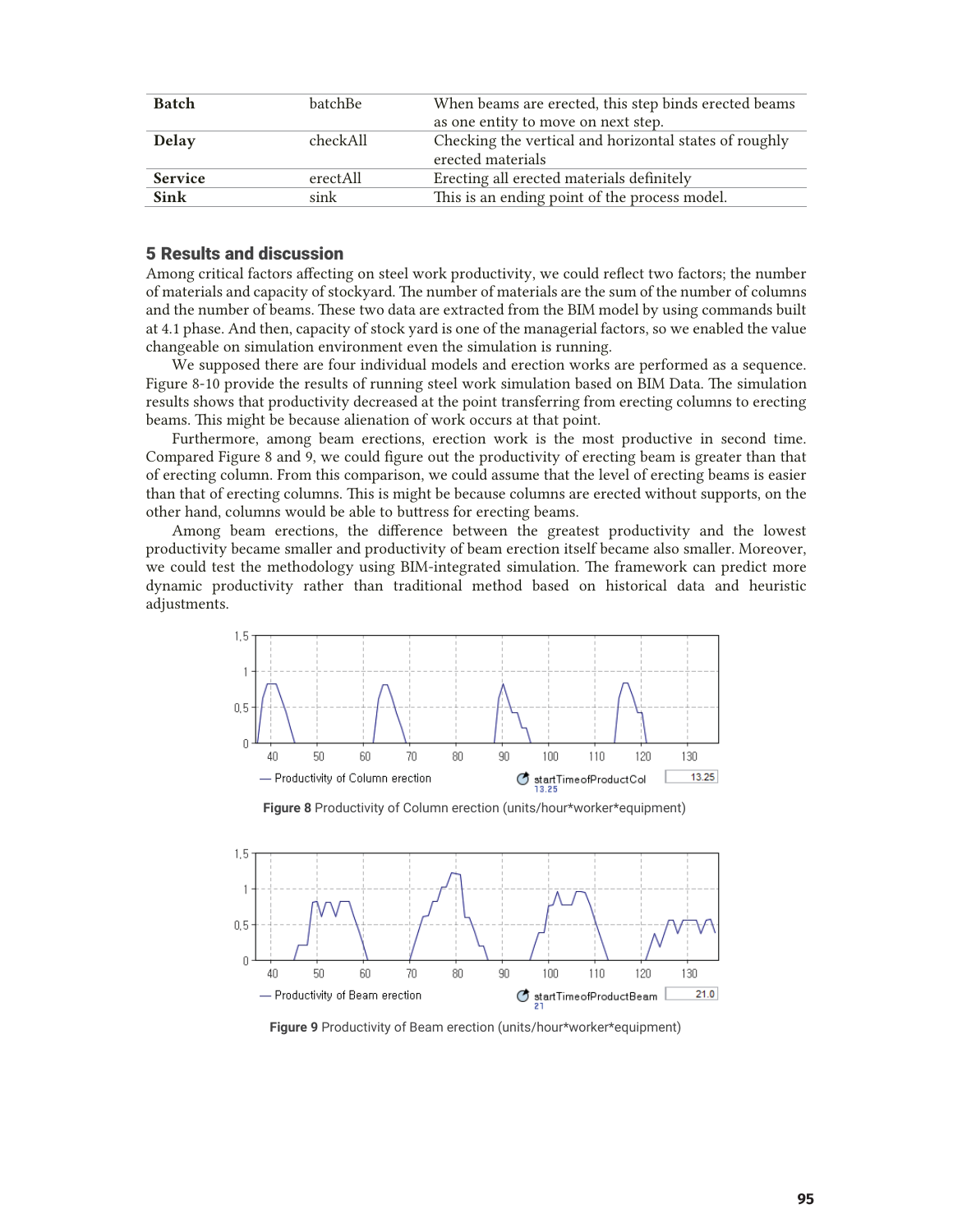

**Figure 10** Total Productivity of steel framing work (units/hour\*worker\*equipment)

## 6 Conclusion

In this research, we presented the methodology predicting reliable productivity dynamics in construction operation level. Additionally, we could check that BIM-integrated simulation framework is plausible methodology to predict productivity dynamic in construction field. In this research, expanding usability of BIM data for planning construction management is particularly contributable in construction management field. Moreover, construction managers can reduce efforts for reproduction of building information by reusing BIM data. Also, by reusing BIM data and considering many critical factors in simulation, we would be able to reduce uncertainties and waste on construction site.

 On the other hand, there are some limitations of this research. This framework is only evaluated about a simple steel structure model, so we will apply this framework to a more complex structure model to evaluate the applicability. In addition, to check and visualize the results of simulation faster, we reduced the simulation time by second time level. At this procedure, the observation error might be generated. For these reasons, we are evaluating all values of each simulation. Although we could extract much information from BIM, we couldn't be sure how the data can be reflected to simulation steps. Therefore, we are studying connection between factors and simulation steps, or relation between diverse factors in simulation to increase reliability of simulation results. In the future, authors plan to study this framework further in order to support construction managers' decisionmaking. To support decision-making for construction managers, we need to suggest more intuitive results.

#### Acknowledgements

This research was supported by Basic Science Research Program through the National Research Foundation of Korea (NRF), funded by the Ministry of Science, Future Planning and LCA (No. NRF-2013R1A1A1010562 and No. NRF-2013R1A1A2A10008723)

#### References

- AbouRizk, S. (2010). Role of simulation in construction engineering and management. Journal of Construction Engineering and Management, 136(10), p. 1140-1153.
- AbouRizk, S., & Mohamed, Y. (2002). Optimal construction project planning. Paper presented at the Simulation Conference, San Diego, California, U.S.A., December 2002. p. 1704-1708.
- Al-Jibouri, S. H., Mawdesley, M. J., Askew, B. H., & Patterson, D. E. (2004). A computer system for modelling the process of earthwork planning in linear construction projects and applying preferred techniques. International Journal of Computer Applications in Technology, 20, p. 90-101.
- Alvanchi, A., Lee, S., & AbouRizk, S. (2011). Dynamics of working hours in construction. Journal of Construction Engineering and Management, 138(1), p. 66-77.
- Azhar, S., & Brown, J. (2009). BIM for sustainability analyses. International Journal of Construction Education and Research, 5(4), p. 276-292.
- Azhar, S., Brown, J., & Farooqui, R. (2009). BIM-based sustainability analysis: An evaluation of building performance analysis software. Paper presented at the Proceedings of the 45th ASC Annual Conference.